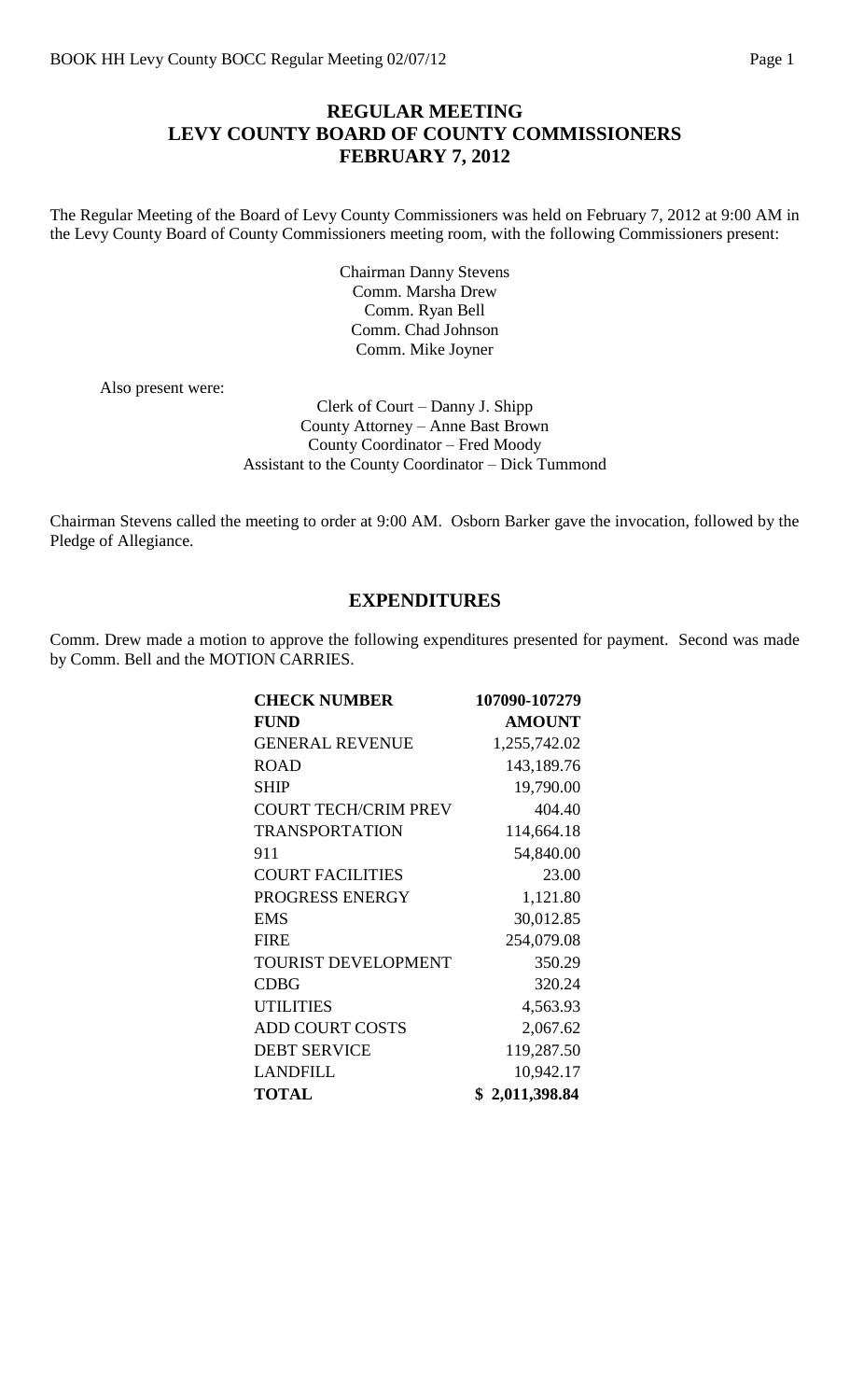#### **MINUTES**

The minutes for the following minutes were presented to the Board for approval:

| June 27, 2011     | December 20, 2011 |
|-------------------|-------------------|
| October 24, 2011  | January 3, 2012   |
| November 22, 2011 | January 17, 2012  |

Comm. Bell made a motion to approve the minutes presented with changes as requested. Second was made by Comm. Drew and MOTION CARRIES.

# **PUBLIC HEARING**

Rob Corbitt, Development Department Director

A. Consider approval of Hardship Variance for Melba Tillis (2-12).

Mr. Corbitt requested Board approval of the Hardship Variance for Melba Tillis.

Comm. Stevens asked if there was anyone in the audience wishing to speak for or against the Hardship Variance. There was none.

Comm. Johnson made a motion to approve the Hardship Variance for Melba Tillis (2-12) as presented. Second was made by Comm. Joyner and the MOTION CARRIES.

B. Consider approval of Hardship Variance for Brenda Barrentine (3-12).

Mr. Corbitt requested Board approval of the Hardship Variance for Brenda Barrentine (3-12).

Comm. Stevens asked if there was anyone in the audience wishing to speak for or against the Hardship Variance. There was none.

Comm. Joyner made a motion to approve the Hardship Variance for Brenda Barrentine (3-12) as presented. Second was made by Comm. Bell and the MOTION CARRIES.

### **MILLS ENGINEERING**

Andrew Carswell

A. Request approval for an Amendment to the Consolidated Small County Solid Waste Management Grant Agreement.

Mr. Carswell requested on behalf of Lee Mills Board approval of an Amendment to the Consolidated Small County Solid Waste Management Grant Agreement. Mr. Carswell explained upon closer inspection, there appears to be more perlins in need of replacement than originally thought. The additional cost for this would be \$10,000.

Comm. Drew made a motion to approve the Amendment to the Consolidated Small County Solid Waste Management Grant Agreement as requested. Second was made by Comm. Bell and the MOTION CARRIES.

### **LEVY COUNTY SHERIFF'S OFFICE CORRECTIONAL FACILITY**

Major Michael Sheffield, Levy County Jail

A. Inmate visitation system needs to be replaced.

Major Sheffield explained to the Board the need for the inmate visitation system to be replaced. The original system was installed in 2006 with construction of the Jail and there have been maintenance issues from the beginning.

Chris with MTS Communications spoke regarding an upgrade of the system and stated the cost would be around \$150,000.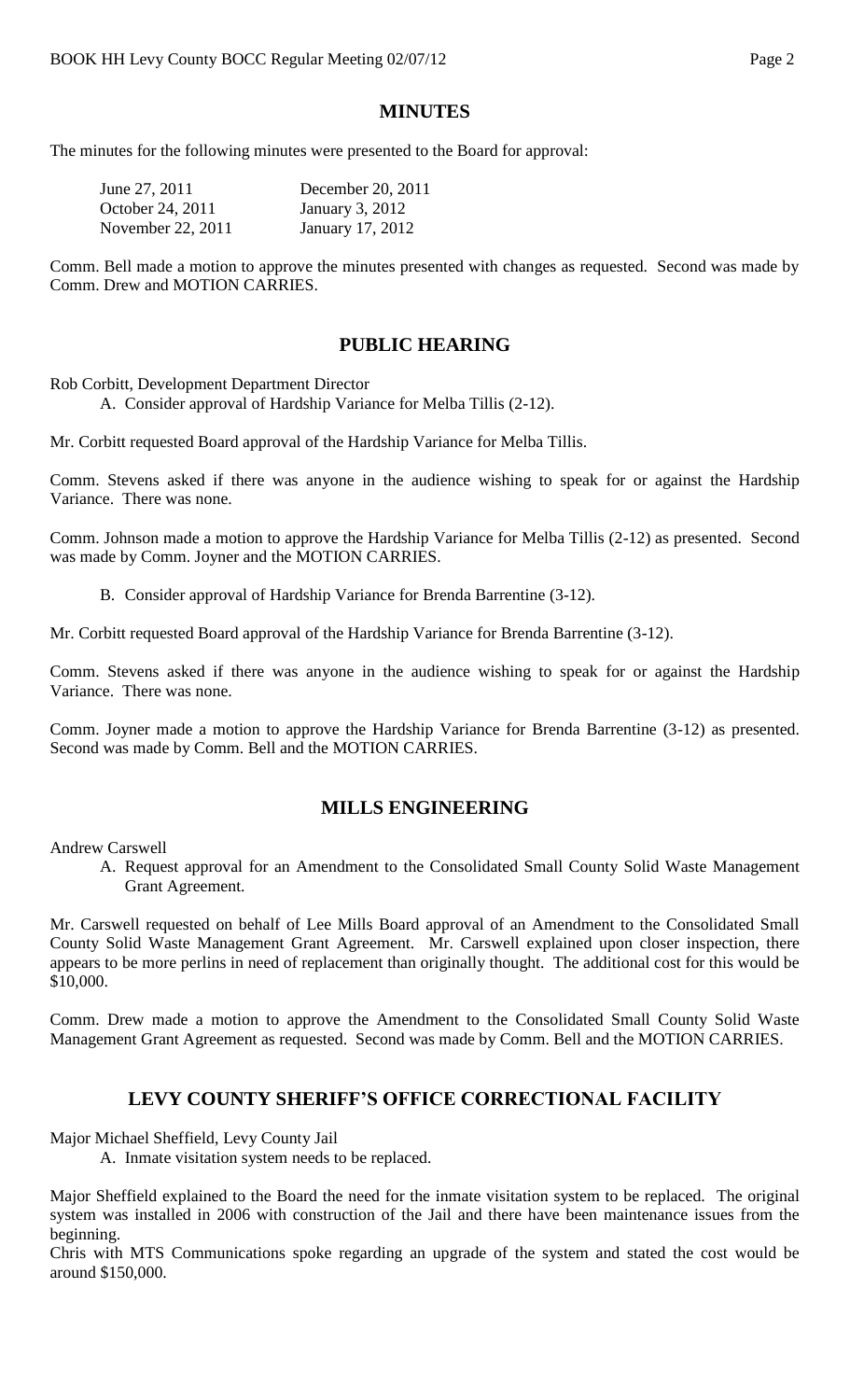Comm. Joyner questioned if the "Inmate Welfare Trust Fund" could be used to help fund the upgrade? Major Sheffield answered yes, but only a portion could be used, about \$25,000.

Comm. Bell wants to know what the Sheriff is willing to do with regard to funding for the new system.

There was discussion among the Commissioners as to whether or not the Jail can charge visitors of the inmates as a way to offset the cost of the new visitation system. Statutes will need to be researched to determine if visitors can be charged.

Comm. Stevens asked if there is a processing fee to the inmate when they are booked.

Major Sheffield answered there is not a processing fee currently.

The Board agreed by consensus to research the legality of charging a booking fee and charging visitors.

Danny Shipp stated the bid process would need to be initiated in order to decide on a business to install a new visitation system.

# **PUBLIC COMMENTS**

Jack Schofield commended the Commissioners on challenging the issue with the Sheriff's Department and the visitation system, but also criticized them for letting this go on for 6 years.

# **COUNTY ATTORNEY**

Anne Bast Brown

A. Request direction from the Board on scheduling for Local Preference/Purchasing Ordinance.

Atty. Brown requested direction from the Board on scheduling for the Local Preference/Purchasing Ordinance. She asked if the Board would rather have the Ordinance have the wording to state "local preference" or "comprehensive purchasing".

Consensus for local preference was agreed upon by the Board.

Commissioners gave their input of what would constitute "local" for wording of the Ordinance to be prepared by Atty. Brown.

B. Request direction from the Board on Special Events Ordinance (in conjunction with Development Department).

Atty. Brown requested direction from the Board on the Special Events Ordinance. Comm. Stevens suggested holding a Workshop immediately following the first meeting in March. It was agreed by the Commissioners to schedule the Workshop immediately following the March 6<sup>th</sup> regular meeting.

C. RFP for Insurance Broker Services (in conjunction with County Coordinator/Board office).

Atty. Brown questioned how the Board would like to structure the RFP for insurance broker services. After discussion, the Board agreed to not exempt the public.

Mr. Moody spoke regarding the Public Safety Department using a time-management system, CRONAS. A representative from this company can meet with the Board to discuss the product. The Board agreed they would be interested in hearing from them at the March  $6<sup>th</sup>$  Workshop following the regular meeting.

# **CORRESPONDENCE**

Karen Blackburn

A. Presenting request from the North Florida Economic Development Partnership (FFEDP) for Chair's signature on Amendment #2 to the Memorandum of Agreement – Revenue Distribution Approach for RACEC Catalyst Project for Economic Development – North Central Florida RACEC. Amendment has been reviewed and approved as to form and legal sufficiency.

Mrs. Blackburn requested Board approval for the Chair's signature on Amendment #2 to the Memorandum of Agreement as requested by the North Florida Economic Development Partnership.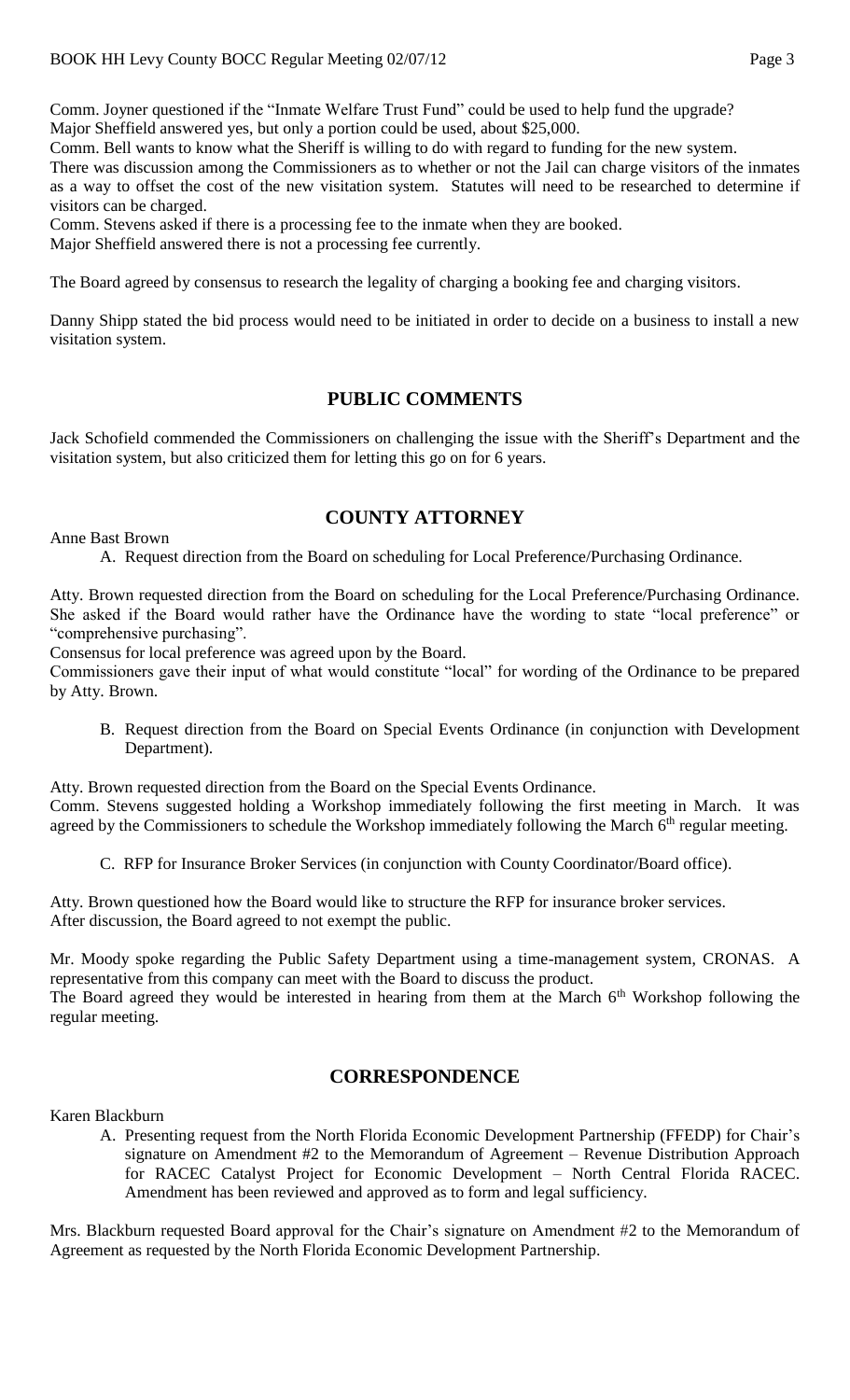After discussion, Comm. Johnson made a motion to oppose signing the Amendment in protest of other "shovelready" projects. Second was made by Comm. Drew and the MOTION CARRIES.

# **EMERGENCY MANAGEMENT**

Mark S. Johnson, Director

A. Request approval to accept the State Homeland Security Grant Program (SHSGP).

Mr. Johnson requested Board approval of the State Homeland Security Grant Program in the amount of \$17,000 for Emergency Management Training and Exercise Programs which runs from October 1, 2011 to April 30, 2014. Mr. Johnson also stated this is a non-matching grant.

Comm. Drew made a motion to accept the State Homeland Security Grant Program (SHSGP) as requested. Second was made by Comm. Bell and the MOTION CARRIES.

# **PARKS & RECREATION**

Matt Weldon, Director

A. Request approval of Sovereignty Submerged Lands Fee Waived Lease with the State of Florida.

Mr. Weldon requested Board approval of the Sovereignty Submerged Lands Fee Waived Lease with the State of Florida. This is the lease for the submerged lands below the Big Dock at Cedar Key.

Comm. Bell made a motion to approve the Sovereignty Submerged Lands Fee Waived Lease with the State of Florida and have the Chairman to sign as requested. Second was made by Comm. Johnson and the MOTION CARRIES.

### **ROAD DEPARTMENT**

Bruce Greenlee, Administrative Road Superintendent

A. Amendment to Agreement with Grubbs Emergency Services, LLC for emergency debris removal.

Mr. Greenlee requested Board approval of the Amendment to Agreement with Grubbs Emergency Services, LLC for emergency debris removal. Under federal regulations, the County's debris removal agreement can come under the category of federal-aid construction contracts which are required to contain certain provisions. These provisions must be spelled out in their entirety as part of the agreement document.

Comm. Drew made a motion to approve the Amendment to Agreement with Grubbs Emergency Services, LLC as requested. Second was made by Comm. Bell and the MOTION CARRIES.

Comm. Joyner asked Mr. Greenlee about the request made to place speed bumps near the Baptist church on Court Street.

After discussion, the Board agreed by consensus to have the Road Department move forward with this request and place speed bumps on Court Street from the Baptist church to the Courthouse.

### **SHIP**

Dick Tummond, Assistant to the County Coordinator

A. Request motion to approve Deferred Payment Loan Agreement for Amanda K. Lockaby – PA #510.

Mr. Tummond requested Board approval of the Deferred Payment Loan Agreement for Amanda K. Lockaby – PA #510 in the amount of \$14,790.

Comm. Drew made a motion to approve the Deferred Payment Loan Agreement as requested. Second was made by Comm. Bell and the MOTION CARRIES.